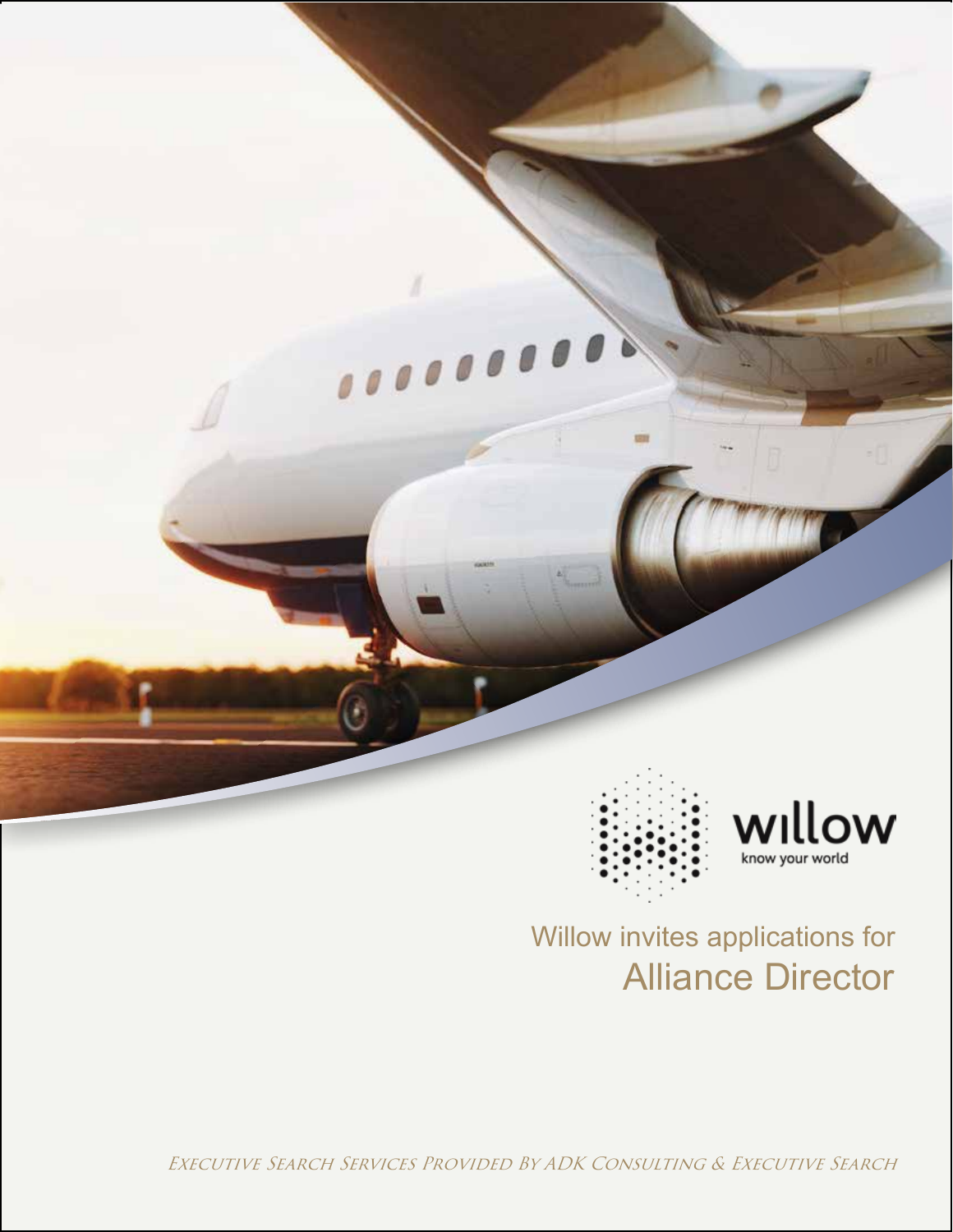## Company Story

Willow is a global technology company specializing in digital twin technology.

Our mission is to modernize and transform the built world, by improving its sustainability, performance, and connectedness.

Willow's capability is founded upon deep expertise in construction, architecture, Building Information Modelling (BIM) and asset management. Our platform is built by a world class team of deep domain, industry experts from across the built world, technology space and sector specialists. Willow has over 300 employees located across the globe, including hubs in Dallas, New York, Seattle, Toronto, London, Sydney, Melbourne, Amersfoort, and Manila.

The Willow team understands the processes required to harness the technology of today, innovation of tomorrow and unlock the power of data within the built world, across the full asset lifecycle. In design and construction, Willow's solution tracks data compliance and completion, ensuring that data and models are not lost during construction, but instead utilized to enable a digital twin in operations. Willow provides Digital Engineering (DE) services for new construction projects that support this. Our team comprises of industry leading professionals that specialize in large, complex projects, work with contractors at all stages: tender, construction, and handover to deliver outcomes to customers.

Our platform, WillowTwin™, centralizes and structures typically siloed data from across entire portfolios or infrastructure networks, to create a digital twin – a digital replica of a built asset. The data intelligence and analytic capability within WillowTwin™ allows owners and operators to derive powerful insights to make data-led decisions, drive operational efficiencies, improve occupancy, tenant and passenger experience and shape future asset management strategies. WillowTwin™ also enables owners to deploy solutions relating to cybersecurity, energy management, predictive maintenance and occupancy analytics across their assets and sets the roadmap for ongoing value creation.





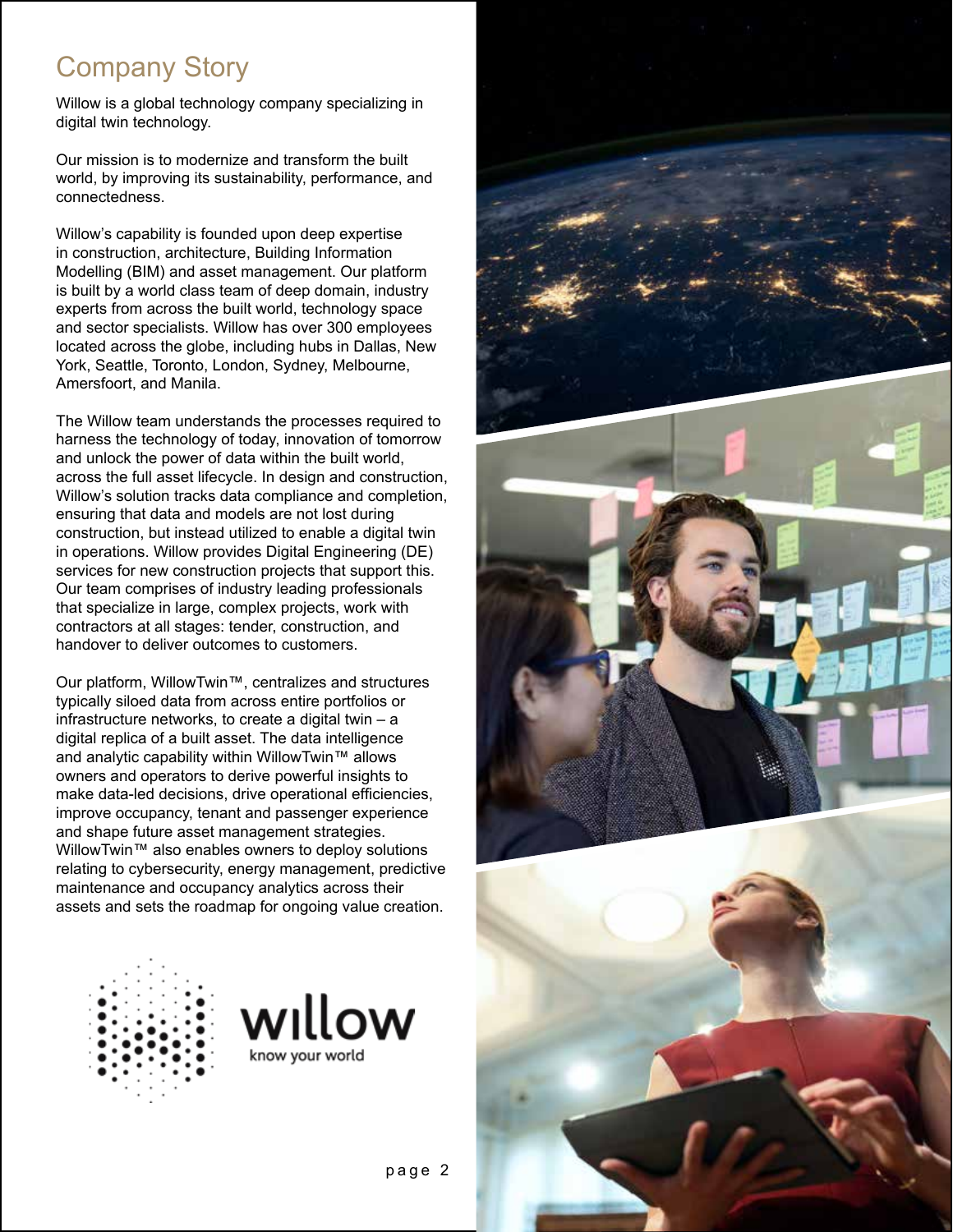



Go to L4

### Solution Offerings:

#### **WillowTwin™**

WillowTwin™ has 3 primary modules: Digital Twin, Intelligence and Marketplace, that can be accessed through a common web-based user interface.

#### **Digital Twin**

Digital Twin centralizes otherwise siloed data sets into a virtual replica of the built form, a digital twin, effectively digitizing built assets in the cloud. The platform collates data into a single interface allowing actionable insights for all connected data sets, driving value across multiple business functions and types of built assets. [The Digital Twin for the Built World on Vimeo](https://vimeo.com/501565247)

Example of Digital Twin: [SoFI Stadium](https://vimeo.com/468776686)

#### **Intelligence**

12

**Colori** 339 Intelligence enables users to have a single pane of glass for all their most important dashboards and data visualizations. By normalizing your data sources within WillowTwin™, owners or operators do not have to tie themselves to a single sensor or solution provider as the integration and data layer is abstracted by Willow technology.

Willow defined views are available out of box and custom reports are easily created through Willow's authoring experience. The live data ingestion capability of the WillowTwin™ unlocks advanced scenarios correlating digital twin asset relationships, IoT sensor data and insights from Marketplace enabled 3rd party integration data.

Willow normalizes your data, enabling you to compare and benchmark your systems and data across multiple buildings and your portfolio, regardless of vendor or origin. Willow's data ontology also facilitates navigation for equipment within a site to other equipment, based on its relationship with them, the systems they exist in, or even relationships to other objects like zones or tenants.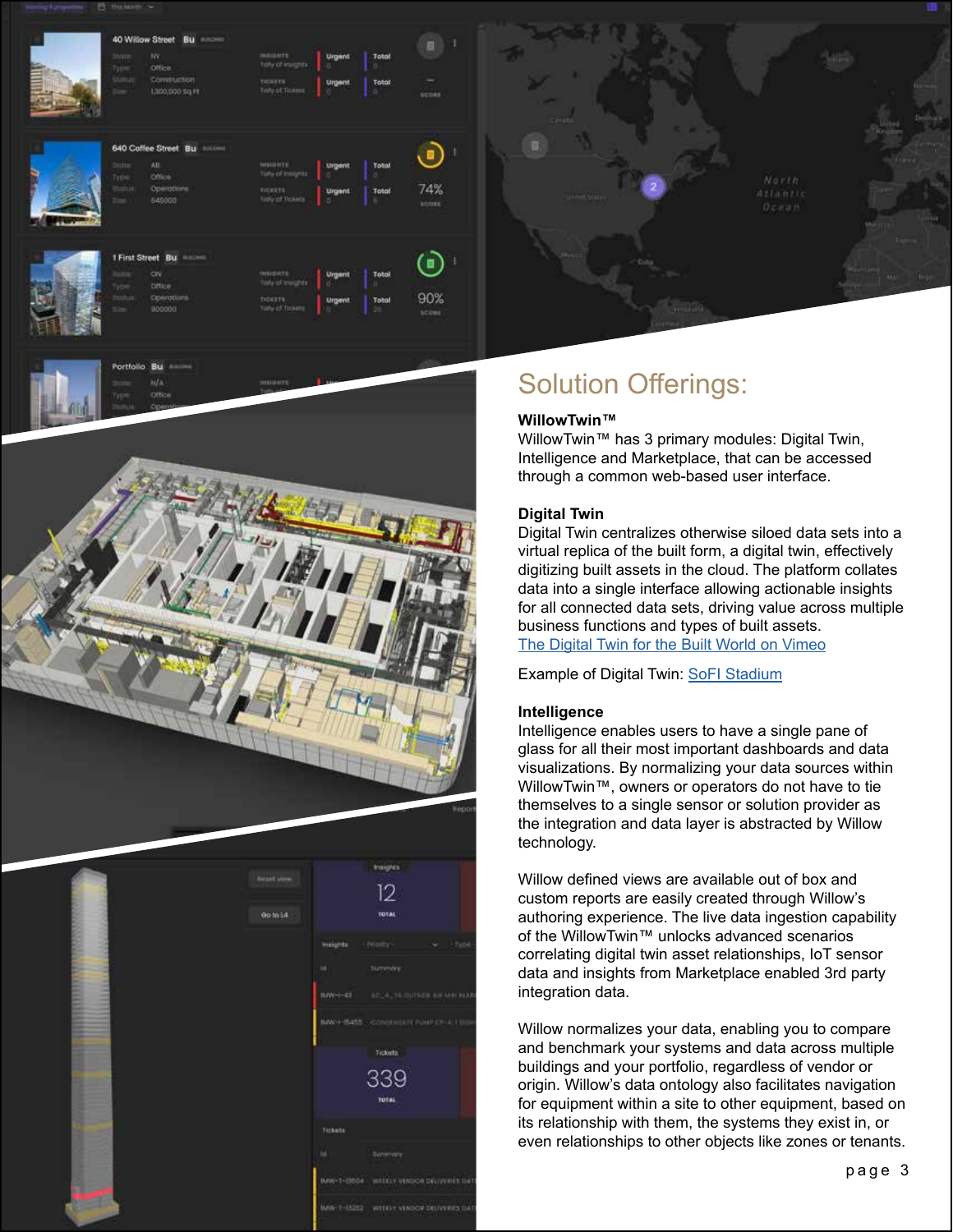

### Solution Offerings *(continued)*

Willow also enables universal search and queries using the same data ontology and fuels the capability for advanced analytics that leverage the power of machine learning including anomaly detection, fault detection and diagnosis, predictive maintenance and warranty life cycle optimization. Using text search or directly querying the digital twin data model, subject matter experts can ask questions across a site or a portfolio without having to understand a relational model, given that the digital twin data model is self-descriptive.

#### **Marketplace**

WillowTwin™ provides real estate portfolio and infrastructure asset owners access to a Marketplace of applications to serve a variety of use cases, from design and construction to smart maintenance, tenant experience and more. Marketplace allows owners, managers, and occupiers to deploy the latest smart building technology onto their assets, without the need for time-consuming and costly integrations, and with complete control over how their data is accessed, managed, and recorded.

As an open innovation platform, we also enable start-ups and third-party vendors to innovate new applications to better serve suppliers, builders, owners, operators, and users, marketing their solutions to the world's largest portfolios through Willow.

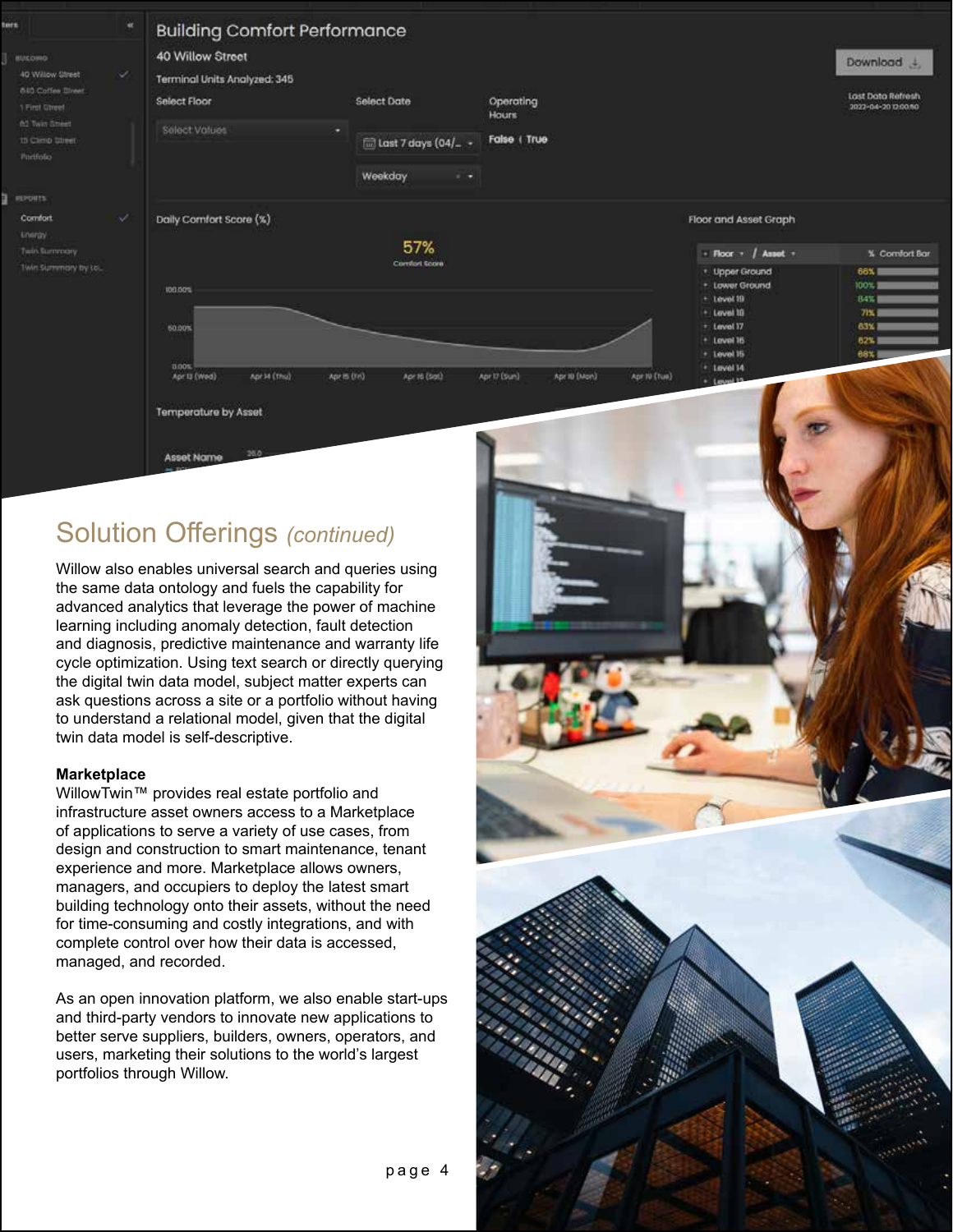

## Reference Links:

Microsoft's CEO – [Satya Nadella Speaking about Willow](https://vimeo.com/432056150)

[Microsoft x Willow | Building 121 Collaboration](https://vimeo.com/449176806/1d4057183b)

[Microsoft Case Study: Brookfield deploys WillowTwin™](https://vimeo.com/502905473)

[Case Study: Willow and Investa](https://vimeo.com/304716514)

[Willow Featured on New York by Design](https://vimeo.com/490993722)

**[Willow Featured on America by Design](https://vimeo.com/575174252)** 

## The Position

The Alliance Director is a mission critical position, responsible for building relationships and identifying and negotiating real estate and/or infrastructure business development opportunities for Willow. This is a fastgrowing company and the Director must be able to "hit the ground running," learning the product(s) and existing customers in a short period of time. The Director is a senior stakeholder who assesses opportunities, develops strategies and relationships and drives successful outcomes with Willow team members and customers. He or she is responsible for "growing" existing accounts, therefore must establish and support relationships with current customers. Because leadership is a major role in this position, the Director must be strategic in establishing relationships with both customers and Willow employees. The position is preferred to be based in the Dallas, TX area.

## The Ideal Candidate

The successful candidate for this position will be an energetic go-getter. The Director will be future-focused, with the ability to see development opportunities and the motivation to pursue those opportunities. He or she will have a bachelor's degree in business, experience in software systems, sales and managing accounts or an equivalent combination of experience and education.

The Director must be politically savvy, with the ability to interface and create productive, meaningful and sustainable relationships with a wide variety of individuals, including company staff. He or she will be energetic, with the drive to pursue opportunities and the tenacity to see projects to their fruition. The Director will also have experience in motivating and directing team members to create and consistently deliver successful outcomes, as well as sustain existing relationships. He or she will preferably have experience as a senior leader in the market (Aviation), with an established C-suite network in aviation, property and/or construction. Government experience will also be helpful in being successful in this role.